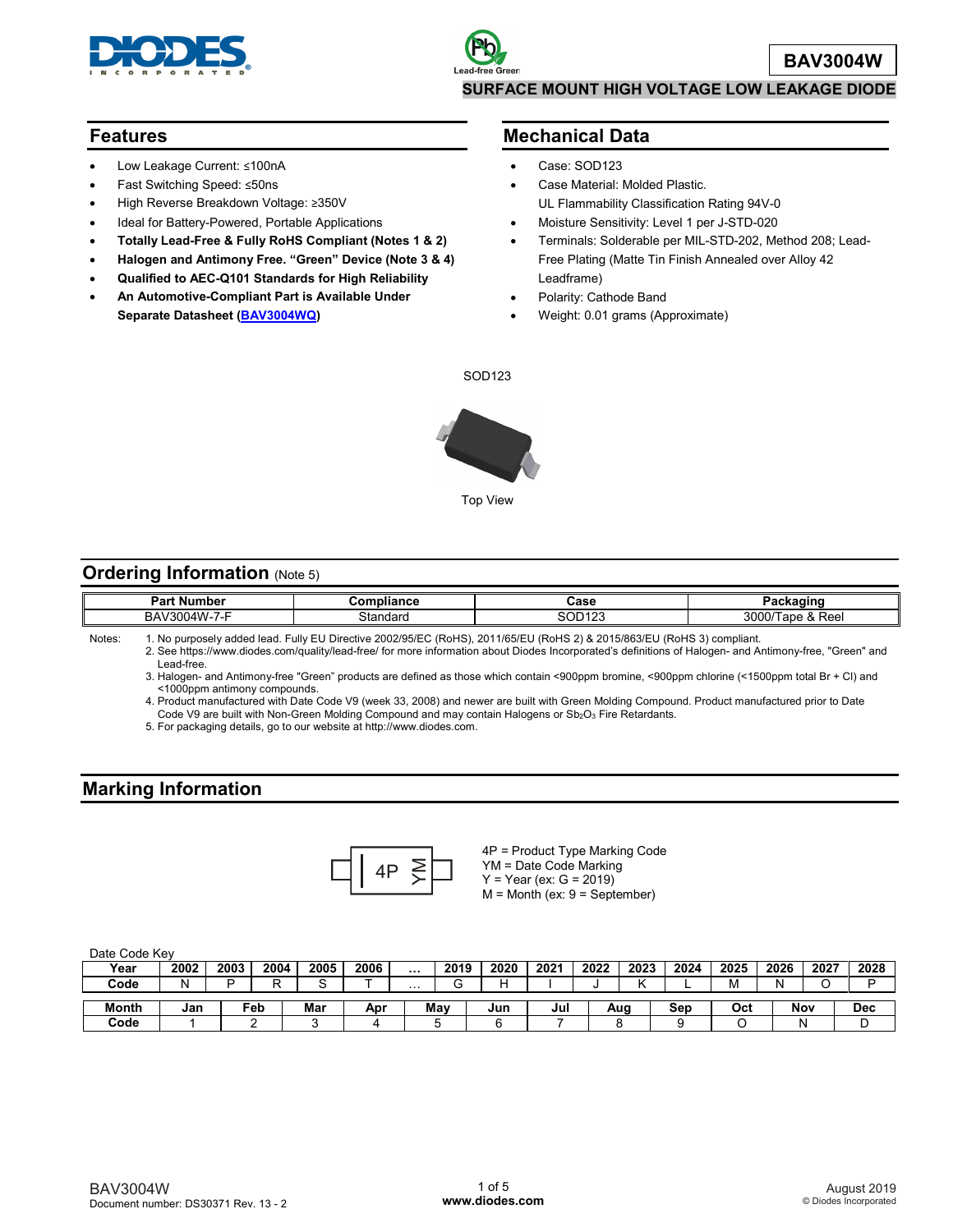

## **Maximum Ratings** @T<sub>A</sub> = 25°C unless otherwise specified

| <b>Characteristic</b>                                                        | Symbol                      | Value      | Unit |
|------------------------------------------------------------------------------|-----------------------------|------------|------|
| Peak Repetitive Reverse Voltage                                              | <b>VRRM</b>                 | 350        |      |
| <b>Working Peak Reverse Voltage</b><br><b>DC Blocking Voltage</b>            | V <sub>RWM</sub><br>$V_{R}$ | 300        |      |
| RMS Reverse Voltage                                                          | $V_{R(RMS)}$                | 212        |      |
| Forward Continuous Current                                                   | <b>IFM</b>                  | 225        | mA   |
| Repetitive Peak Forward Current                                              | <b>IFRM</b>                 | 625        | mA   |
| Non-Repetitive Peak Forward Surge Current<br>@ t = 1.0 $\mu$ s<br>@ t = 1.0s | <b>IFSM</b>                 | 4.0<br>1.0 | Α    |

# **Thermal Characteristics**

| <b>Characteristic</b>                               | Symbol           | Value           | Unit |
|-----------------------------------------------------|------------------|-----------------|------|
| Power Dissipation (Note 6)                          | Pr.              | 400             | mW   |
| Thermal Resistance Junction to Ambient Air (Note 6) | R <sub>aja</sub> | 312             | °C/W |
| Operating and Storage Temperature Range             | I STG            | $-65$ to $+150$ |      |

## **Electrical Characteristics**  $@T_A = 25^\circ$ C unless otherwise specified

| <b>Characteristic</b>              | Symbol          | <b>Min</b> | Typ                  | Max                 | Unit     | <b>Test Condition</b>                                                                    |
|------------------------------------|-----------------|------------|----------------------|---------------------|----------|------------------------------------------------------------------------------------------|
| Reverse Breakdown Voltage (Note 7) | $V_{(BR)R}$     | 350        |                      |                     | V        | $I_R = 150 \mu A$                                                                        |
| Forward Voltage                    | V <sub>FM</sub> |            | 0.78<br>0.93<br>1.03 | 0.87<br>1.0<br>1.25 | v        | $I_F = 20mA$<br>$I_F = 100mA$<br>$I_F = 200mA$                                           |
| Leakage Current (Note 7)           | <b>IRM</b>      |            | 30<br>35             | 100<br>100          | nA<br>μA | $V_R$ = 240V, T <sub>J</sub> = 25 <sup>°</sup> C<br>$V_R$ = 240V, T <sub>J</sub> = 150°C |
| Total Capacitance                  | $C_{\text{L}}$  |            | 1.0                  | 5.0                 | pF       | $V_R = 0$ , f = 1.0MHz                                                                   |
| Reverse Recovery Time              | trr             |            |                      | 50                  | ns       | $I_F = I_R = 30mA,$<br>$I_{rr}$ = 3.0mA, R <sub>1</sub> = 100 $\Omega$                   |

Notes: 6. Valid provided that terminals are kept at ambient room temperature.

7. Short duration pulse test used to minimize self-heating effect.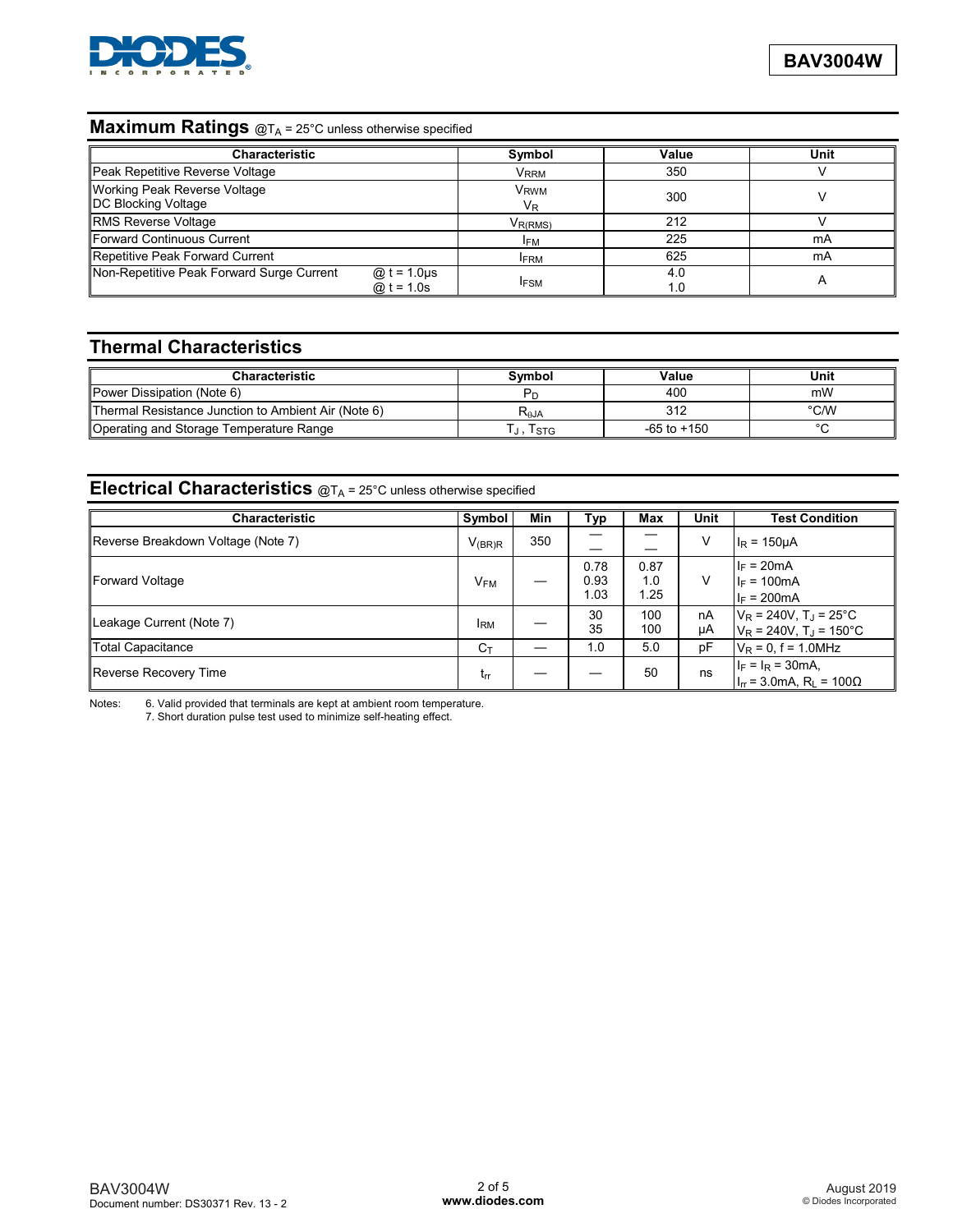



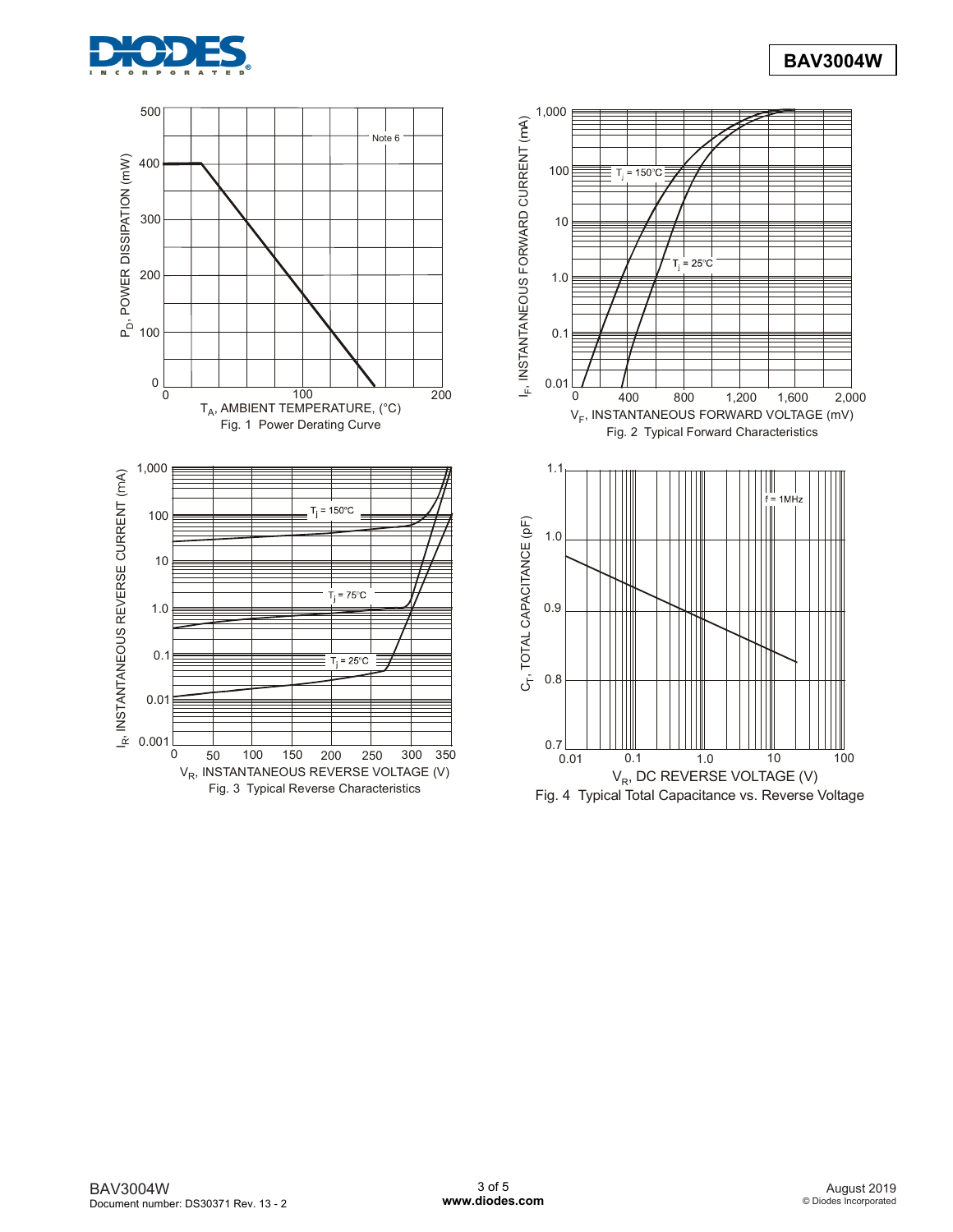

## **Package Outline Dimensions**

Please see [http://www.diodes.com/package-outlines.html fo](http://www.diodes.com/package-outlines.html)r the latest version.



| <b>SOD123</b>            |      |      |      |  |  |  |  |  |  |
|--------------------------|------|------|------|--|--|--|--|--|--|
| Dim<br>Min<br>Max<br>Typ |      |      |      |  |  |  |  |  |  |
| A                        | 1.00 | 1.35 | 1.05 |  |  |  |  |  |  |
| A1                       | 0.00 | 0.10 | 0.05 |  |  |  |  |  |  |
| b                        | 0.52 | 0.62 | 0.57 |  |  |  |  |  |  |
| C                        | 0.10 | 0.15 | 0.11 |  |  |  |  |  |  |
| D                        | 140  | 170  | 1.55 |  |  |  |  |  |  |
| Е                        | 2.55 | 285  | 2.65 |  |  |  |  |  |  |
| He                       | 3.55 | 3.85 | 3.65 |  |  |  |  |  |  |
| L                        | 0.25 | 0.40 | 0.30 |  |  |  |  |  |  |
| a                        | n۰   | R٥   |      |  |  |  |  |  |  |
| Dimensions i             |      |      |      |  |  |  |  |  |  |

# **Suggested Pad Layout**

Please see [http://www.diodes.com/package-outlines.html fo](http://www.diodes.com/package-outlines.html)r the latest version.



**SOD123**



| Dimensions   Value (in mm) |  |  |  |
|----------------------------|--|--|--|
| 0.900                      |  |  |  |
| 4.050                      |  |  |  |
| 0.950                      |  |  |  |

#### BAV3004W Document number: DS30371 Rev. 13 - 2